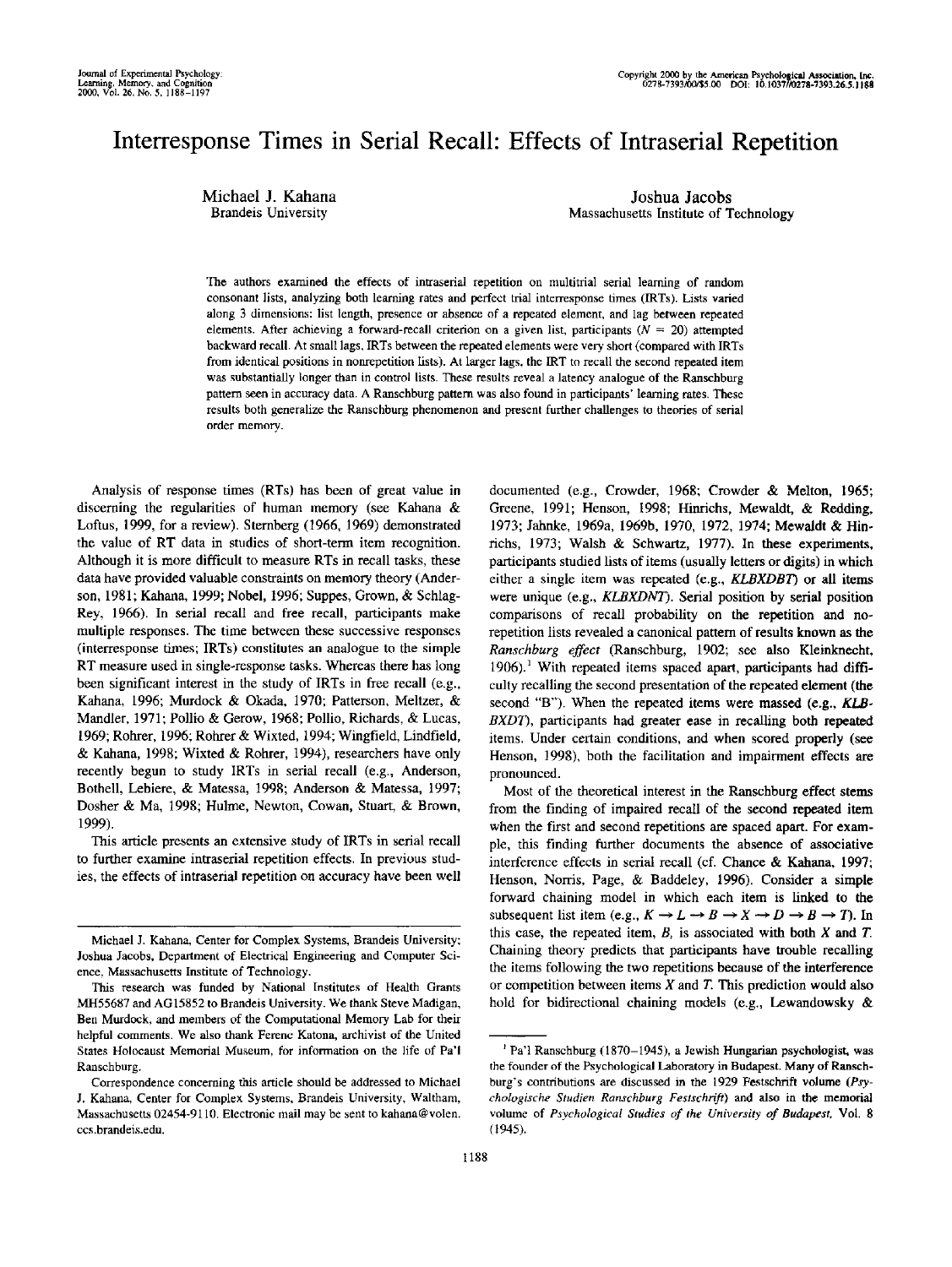Murdock, 1989) and for variants of chaining theory that include compound cueing and context (e.g., Chance & Kahana, 1997). Contrary to these theories, participants typically are not impaired in their recall of items following the repetitions (but see Wickelgren, 1965, 1966, for exceptions).

Various explanations have been offered to account for the impaired recall of the second repeated item, but two of these, response inhibition (Jahnke, 1969a) and differential guessing of repeated and nonrepeated items (Greene, 1991), have received the most attention. To explain participants' improved recall for massed repetitions (the second feature of the Ranschburg effect), most theorists assume that the two repeated items are coded as a single unit in memory and tagged as a repetition. Each of these accounts is discussed at length in the Discussion section of this article.

Our goal in the study reported here was twofold: First, we examined the generality of the Ranschburg phenomenon by studying participants' learning and recall of longer lists of symbolic items. We focused our analyses on two new dependent measures: trials-to-criterion and IRTs between successively recalled items. If the Ranschburg pattern of results appears in both of these dependent measures, then it would not only greatly extend the generality of this effect, but it would also place strong constraints on potential theoretical accounts. A second aim of our study was to test the prediction of a response inhibition account of the Ranschburg effect. After forward learning of each list, we asked participants to recall the list backwards. Examination of participants' IRTs during successful backward recall allowed us to assess whether the impairment in recalling the second repeated item in forward recall reverses on the backward test—that is, whether participants have difficulty recalling the first repeated item because the second repeated item (recalled first) has been inhibited.

To obtain reliable IRT data, we gave our participants extensive practice at the serial recall task. (Each of 20 participants learned 432 lists of consonants to a criterion of three successive perfect recalls.) We present analyses of the effect of intraserial repetition on IRTs for all perfect recall trials. In addition, we report accuracy and latency serial position effects and learning-to-learn effects.

### Method

#### *Participants*

Twenty undergraduate and graduate students at Brandeis University participated in 12 sessions for payment. The first few sessions lasted about 100 min each. By the 10th session, most participants finished a session in less than 50 min.

#### *Design*

In each experimental session, participants learned 36 different lists of randomly arranged consonants (excluding "Y") using the study-test procedure. After each list was learned to a criterion of three successive perfect recalls in the forward direction, participants were asked to recall the list once in the reverse direction (starting from the end of the list).

The 36 lists studied in each experimental session represented a factorial of three different list lengths (11, 12, and 13 consonants) crossed with two repetition conditions (lists with no repeats, lists with one repeated consonant). Each of these conditions had six lists. In the repeated consonant conditions, the lists were composed of six different repetition lags (0 [massed]-5). In these repetition lists, the position of the first repeated item was varied randomly subject to the constraint that occurrence of the

repeated element was not in the first two or last two serial positions of the list. The presentation order of these list conditions was separately randomized for each participant and each experimental session.

#### *Procedure*

A personal computer controlled stimulus presentation and recorded both responses and IRTs. At the start of each trial, the computer displayed a fixation cross to signal the onset of the list items. Each consonant was then individually displayed in the center of the screen for 1 s followed by a 250-ms blank interstimulus interval (ISI).

Immediately following each list presentation, the computer displayed an input screen with a row of placeholders corresponding to each item in the list. As the participant typed in the list items, each typed character appeared in the appropriate placeholder. Participants were instructed to press the space bar if they were unable to remember which item belonged in a given position. To enable recording of IRTs, we did not permit participants to use the backspace key to correct their responses. After each recall attempt, the computer displayed performance measures for that trial (percentage correct and mean IRT). We instructed participants to respond as quickly as possible while maintaining high accuracy.

After attaining the criterion of three consecutive forward recalls without errors, participants were given a single backward recall test. The recall procedure was the same as with the forward recalls except that participants were instructed to recall the consonants in reverse order.

Participants were allowed to pause briefly between different lists and were encouraged to take a break at midsession. The assignment of consonants to the list structures was separately randomized for each participant and each experimental session.

#### Results

Results are reported separately for nonrepetition lists and repetition lists. For nonrepetition lists, we report accuracy and IRT serial position curves for forward and backward recall. For repetition lists, we used participants' IRTs to examine the effects of intraserial repetition, and in particular to see whether the Ranschburg effect, previously known for accuracy data (e.g., Henson, 1998), can also be seen using latency data. We also examined participants' rate of learning as a function of intraserial repetition.

# *Nonrepetition Lists (Forward Recall)*

Figure 1 shows serial position curves for first trial recall, partitioned by list length for both early and late sessions of the experiment. In these and all other analyses reported in this article, serial recall was scored using a strict criterion—an item was scored as correct only if it was recalled in the correct serial position. In early sessions (left panel), participants exhibit the classic serial position curve for visually presented lists (e.g., Madigan, 1971) with a pronounced primacy effect and a small, but significant, recency effect. At late sessions (right panel), the change in the serial position curves reveals a learning-to-leam effect (e.g., Keppel, Postman, & Zavortnik, 1968). Highly practiced participants do not show much recency in the serial recall task. These data also show how even small increases in list length lower the serial position curve.

Once participants achieved list mastery, IRTs were used to probe the structure of memory. Figure 2 plots IRTs as a function of serial position for all perfect trials. The left panel shows data from early sessions, and the right panel shows data from late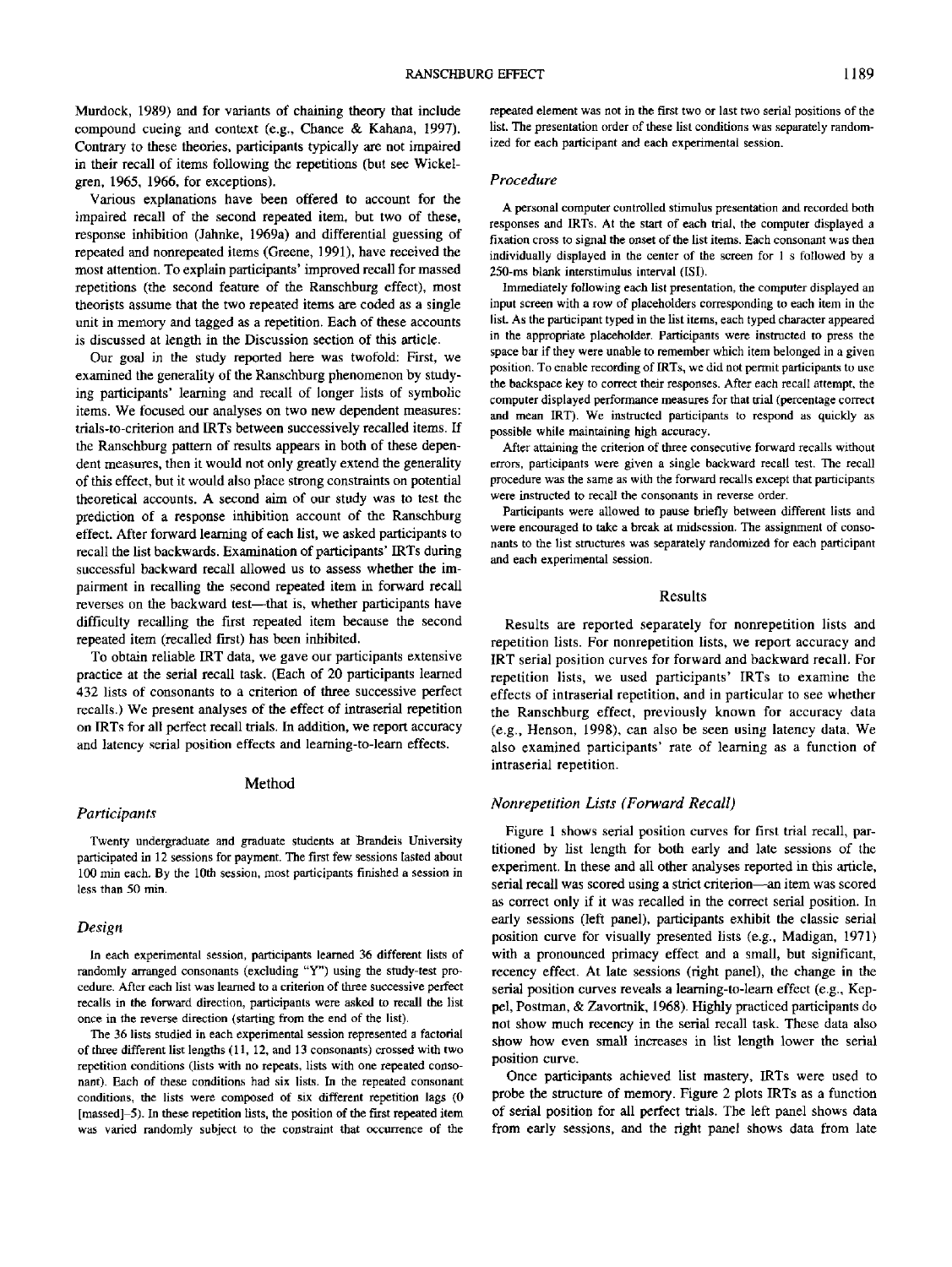

*Figure I,* Recall accuracy as a function of serial position for the first forward recall attempt of nonrepetiion lists. Data are partitioned according to list length (LL). The left panel shows data from Sessions 1-2, and the right panel shows data from Sessions 6-12.

sessions. Within each panel, the IRT functions are partitioned by list length. These functions have a characteristic form that is similar for each different list length and degree of learning. Following an initial delay to recall the first item, the temporal organization of the subsequent IRTs has an overall inverted-U shape, with fast IRTs at the beginning and end of the list. Within the list, the IRTs vary in a nonmonotonic fashion, suggesting that there is consistency in participants' temporal grouping. For example, a very long IRT is found between recall of Items 6 and 7, but the preceding and following IRTs are both fast. Such a pattern could emerge under a variety of simple models. For example, if participants randomly partition lists into chunks of 2, 3, and 4 items, then the probability of a new chunk at Item 7 would be .37, as compared

with .22 at Item 6 and .26 at Item 8. Alternatively, if participants consistently divided lists into chunks of constant size, with chunk sizes of 2-4 varying across participants or lists, a new chunk would begin with Item 7 on two thirds of all lists; however, new chunks would never begin with Items 6 or 8.

The average IRT functions shown in Figure 2 obscure significant variability across participants. Inspection of individual participant's IRT functions revealed that some participants grouped the lists in a consistent manner, with long IRTs every second, third, or fourth item. For other participants, the average IRT functions did not reveal striking grouping patterns but still showed a strong tendency for longer IRTs near the center of the list and shorter IRTs at the beginning and end of the list. This may reflect partic-



*Figure 2.* Interresponse times (in milliseconds) for transitions between successive serial positions. Data, shown for perfect recalls of nonrepetition lists, are partitioned by list length (LL). The left panel shows data from Sessions 1-2, and the right panel shows data from Sessions 6-12.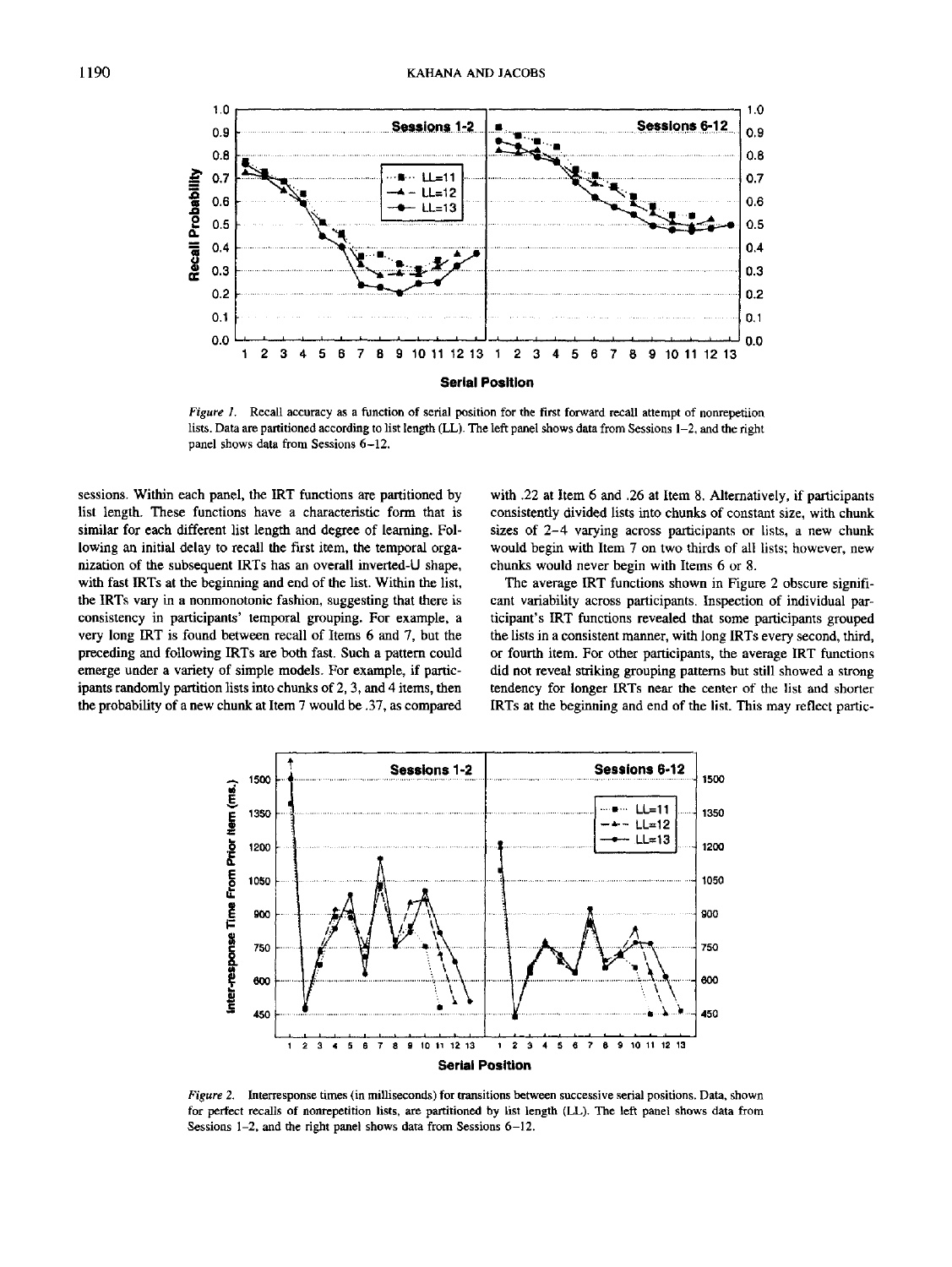ipants' formation of variable-sized chunks, which are probably influenced by list-specific consonant subsequences. In averaging across many different lists the evidence for these participants' grouping strategies would be obscured. Nearly all participants exhibited long IRTs to recall the first list item. Similar patterns of chunking have been seen in recall of digits (Anderson et al., 1998; Anderson & Matessa, 1997), complex spatial patterns (Terrace, 1999), and the alphabet (Klahr, Chase, & Lovelace, 1983; Scharroo, Leeuwenberg, Stahneier, & Vos, 1994).

#### *Nonrepetition Lists (Backward Recall)*

Figure 3 shows backward serial position curves for nonrepetition lists at early and late sessions of the experiment. Participants performed surprisingly well on the backward recall test, even in their first two sessions. The switch from mostly primacy in forward recall to mostly recency in backward recall is consistent with previous studies (e.g., Li & Lewandowsky, 1995; Madigan, 1971).

Figure 4 shows the temporal output pattern for perfect backward recalls at early and late sessions of the experiment. Although IRTs in backward recall show greater variability than forward recall, the basic temporal organization is similar (cf. Figure 2). In early sessions (left panel), participants are slow at initiating recall and then show an inverted-U shaped pattern of IRTs with alternations between fast and slow responses in the middle of the list. In later sessions (right panel), the same basic pattern obtains with one notable exception: The initiation delay, seen prominently in forward recall even at late stages of practice, is nearly absent in practiced backward recall. Although this difference between forward and backward recall could be consistent with the view that different retrieval mechanisms underlie these two behaviors (Li & Lewandowsky, 1995), the present comparison may be confounded with other factors. First, the backward recall test was given only after the series was reproduced without error three times in the forward direction. Thus, forward and backward recall are not equated for the level of participants' exposure to the list. Second,

forward recall tests always followed the presentation of the list, whereas the backward test followed the last successful forward recall test.

In depicting the backward IRT data, it was not clear how to align the IRT functions for different list lengths. As shown in Figure 4, backward IRTs are aligned to correspond to the forward IRTs shown in Figure 2. This alignment according to presentation order revealed a near-perfect overlap between IRTs for different list lengths. Aligning the IRTs according to recall order would have obscured this equivalence. This suggests that chunks are defined during the forward learning process and then strongly affect the temporal organization of backward recall.

#### *lists With Repeated Items (Forward Recall)*

In the context of this serial learning experiment we can ask whether lists with repeated items are harder or easier to learn than lists without repeated items. Figure 5 plots trials-to-criterion (excluding the three successive perfect trials) as a function of the lag between repetitions. The horizontal line indicates the mean trialsto-criterion for nonrepetition lists. Consistent with the Ranschburg effect previously documented in single-trial recall (e.g., Crowder, 1968; Henson, 1998), we find that lists with repeated items are alternatively easier and harder to master than nonrepetition lists, depending on the spacing of the repetitions. When the repeated items are massed, lists are easier to learn. At intermediate spacings (of three items) lists are harder to learn. This finding generalizes the Ranschburg effect; it suggests that participants are not merely biased against recalling the second repetition, but that it is actually more difficult to master repetition lists with moderate interrepetition spacings.

A basic feature of the Ranschburg effect is that separating repetitions of list elements produces impaired memory primarily for the second instance of the repeated element. Here we examine whether this effect, previously shown for accuracy after a single study trial, appears in participants' perfect-trial IRTs. To measure the Ranschburg effect using IRTs, we first divided each IRT by the



*Figure 3.* Serial position curve for the backward recall trial that follows the three successive perfect forward recalls. Data are shown for Sessions  $1-2$  and Sessions  $6-12$ . LL = list length.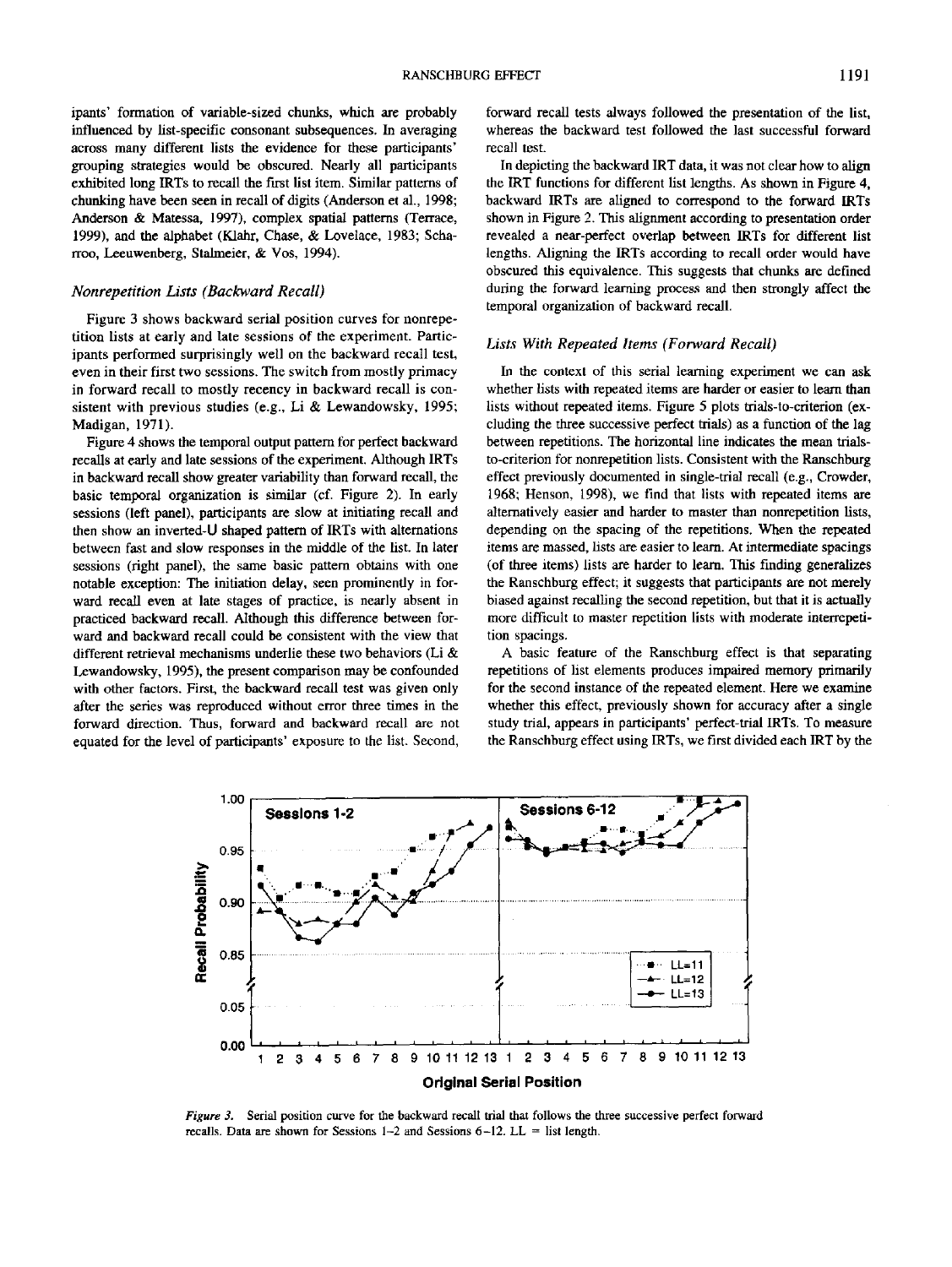

*Figure 4.* Interresponse times (in milliseconds) tor transitions between successive serial positions. Data are shown for correct backward recall of nonrepetition lists. Data are partitioned by list length (LL). The left panel shows data from Sessions 1-2, and the right panel shows data from Sessions 6-12. Recall begins at right moves leftward.

average IRT for its list. We then analyzed IRTs at each of four critical list transitions: into  $R<sub>1</sub>$  (the first repeated element), out of  $R_1$ , into  $R_2$  (the second repeated element), and out of  $R_2$ . These values were then tallied for both repetition lists and identical serial

positions in nonrepetition lists. Figure 6 plots the difference between the normalized critical IRTs for repetition and nonrepetition lists. Positive values indicate impairment (slowed IRTs for repetition lists), whereas negative values indicate facilitation. Relative



*Figure 5.* Trials to criterion (the number of trials prior to the three successive perfect trials) as a function of the distance between repeated items. The horizontal line indicates the average trials to criterion for nonrepetition lists. Error bars represent two standard errors around the mean.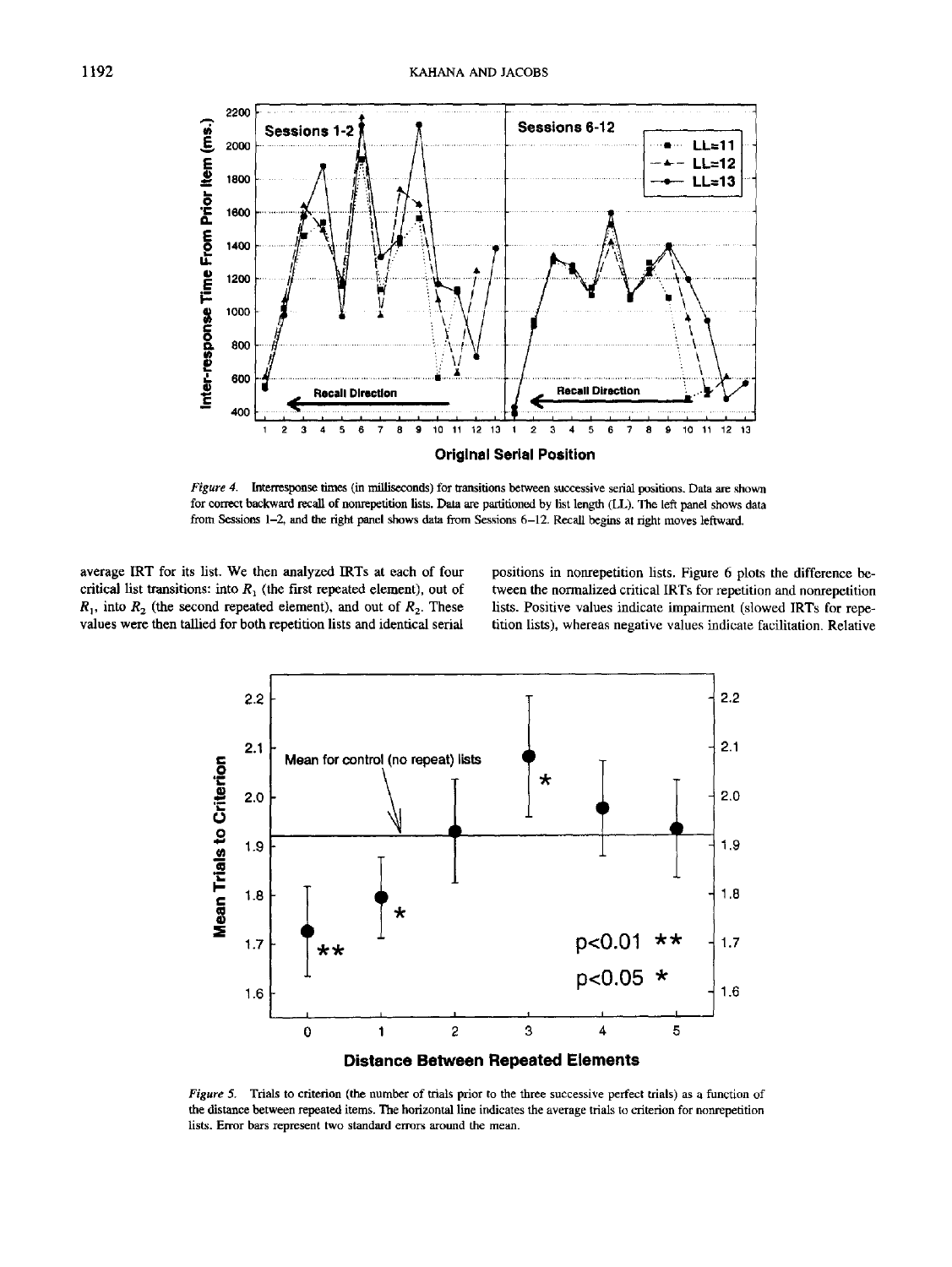

*Figure 6.* Inhibition-facilitation of the critical interresponse times (IRTs) as a function of interrepetition lag. The y-axis measures the level of impairment or facilitation as the difference between the normalized IRTs (IRT') for the repetition and nonrepetition lists (equated for serial position). Positive values indicate impairment; negative values indicate facilitation. This IRT difference is plotted as a function of lag for all spaced repetitions (the effect of massed items is not shown in these plots because graphing their substantial facilitation effect would obscure the other significant effects plotted in this figure. For a list of consonants correctly recalled in forward order (e.g.,  $A \rightarrow B \rightarrow \ldots \rightarrow R_1 \rightarrow \ldots \rightarrow R_2 \rightarrow \ldots \rightarrow J \rightarrow K$ ), the critical transitions are into the first repeated item ( $\rightarrow$  R<sub>1</sub>), out of the first repeated item (R<sub>1</sub>  $\rightarrow$ ), into the second repeated item ( $\rightarrow$  R<sub>2</sub>), and out of the second repeated item  $(R_2 \rightarrow)$ . Going from left to right, the four subplots show the impairment or facilitation for each of these transitions. The error bars represent two standard errors around the mean.

to a nonrepetition list, IRTs into  $R_2$  were longer if the repeated elements were spaced apart in the list. Conversely, IRTs into *R<sup>2</sup>* were shorter if the repetitions were in nearby list positions. IRTs into  $R<sub>1</sub>$  were unaffected by the repetition (as compared with lists of nonrepeated elements). These findings, appearing consistently at each of the three final recalls, demonstrate a latency analogue of the accuracy Ranschburg effect.

These data also reveal a number of subtleties in the temporal organization of responses for nearby repetitions. For repetitions that are separated by a single element (e.g., *KLZVBMBTXDR),* the IRT to recall the item following the first repetition  $(M)$  is greatly facilitated, whereas the IRT to recall the item following the second repetition *(T)* is greatly impaired (see Figure 6).

#### *Lists With Repeated Items (Backward Recall)*

Jahnke (1969a) suggested that the Ranschburg effect might be due to inhibition of already recalled items, an account that was favored by Ranschburg himself. This would explain participants' inability to recall the second repeated element. This would also explain why the Ranschburg effect is rarely observed when tested using cued recall (i.e., using the preceding list item to probe for recall of the repeated item). This response inhibition account is appealing because models of serial and free recall require some type of inhibitory mechanism to prevent them from repeatedly recalling the same items (e.g., Burgess & Hitch, 1999; Lewandowsky & Murdock, 1989; Raaijmakers & Shiffrin, 1980).

If the IRT-Ranschburg effect reflects inhibition of recalled items, then we might expect that a backward recall test would produce a reversal of the pattern of results seen in forward recall. The panels in Figure 7, arranged according to recall order rather

than study order, show the pattern of IRT facilitation and inhibition for perfect backward recalls. The overall pattern of Figure 7 looks quite similar to Figure 6: Repetition lag does not have much of an effect on the IRT into  $R<sub>2</sub>$  (the first recalled item). For repetitions that are separated by a single element, the IRTs out of  $R<sub>2</sub>$  and into  $R_i$  are greatly facilitated, whereas the IRT out of  $R_i$  is greatly impaired. In relation to the order of recall, this pattern is nearly identical to that seen in forward recall.

If, at lags of several items, the response inhibition account of the IRT-Ranschburg effect is correct, then we would expect the effect to flip in the backward recall phase and appear as a longer IRT into  $R_1$  (see Figure 7, Panel 3, Lags 2-5). Although there is a hint of an effect for Lag 3, the overall pattern of the backward recall data do not offer strong support for the response inhibition account. To more carefully evaluate the inhibition account, we binned Lags 3 through 5, because these lags showed the largest IRT-Ranschburg effect in forward recall. For this binned measure, the normalized IRT difference was  $0.100$  ( $\pm 0.037$ ) for forward recall, but only  $0.027$  ( $\pm 0.040$ ) for backward recall; this difference was significant by a twotailed *t* test,  $t(19) = 2.65$ ,  $p < .02$ . This failure to observe a reversal in the IRT-Ranschburg effect is inconsistent with a response-inhibition account.

The data in Panel 2 of Figure 7 suggest an alternative account of the backward recall IRTs. Perhaps the lengthened IRT into  $R<sub>2</sub>$  seen in the forward recall phase (Panel 3 of Figure 6) reflects a weakened link between  $R_2$  and the preceding list item. In this case, we would expect to find a lengthened IRT out of *R2* on the backward recall phase (Panel 2 of Figure 7). Although the evidence for this alternative interpretation is not particularly striking, we did observe a significant impairment at Lag 5 *(p <* .01).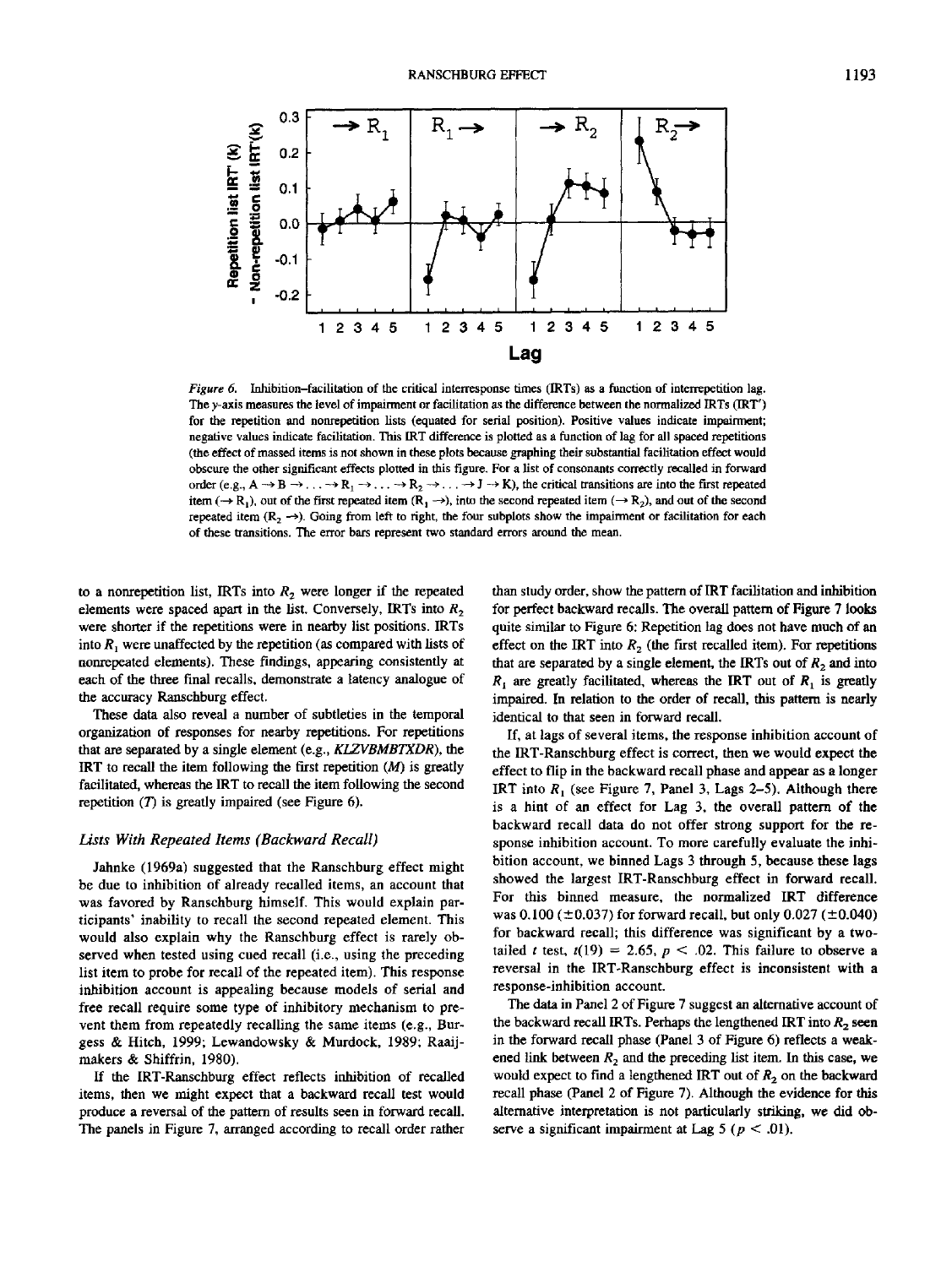

*Figure* 7. Inhibition-facilitation of the critical interresponse times (IRTs) for backward recall. Only perfect backward recall attempts are included in this graph. For a list of consonants correctly recalled in backward order (e.g.,  $K \to J \to \ldots \to R_2 \to \ldots \to R_1 \to \ldots \to B \to A$ ), the critical transitions are into the second repeated item ( $\rightarrow$  R<sub>2</sub>), out of the second repeated item (R<sub>2</sub>  $\rightarrow$ ), into the first repeated item ( $\rightarrow$  R<sub>1</sub>), and out of the first repeated item  $(R_1 \rightarrow)$ . Going from left to right, the four subplots show the impairment or facilitation for each of these transitions. The error bars represent two standard errors around the mean.

#### Discussion

Recent years have seen renewed interest in models of serial recall (e.g., Anderson et al., 1998; Anderson & Matessa, 1997; Burgess & Hitch, 1999; Chance & Kahana, 1997; Page & Norris, 1998), driven, in part, by the popularity of the memory span task (e.g., Baddeley, 1986; Dosher & Ma, 1998; Hulme et al., 1999). We have long known (e.g., Harcum, 1975) that serial position curves alone cannot constrain these models. Additional benchmark findings in serial recall include positional gradients (Nairne, 1992) and the effects of experimental manipulations on the early and late portions of the serial position curve (e.g., Watkins, Watkins, & Crowder, 1974).

The Ranschburg effect, although well documented since Crowder (1968) in the modern literature,<sup>2</sup> has only recently been accepted as another benchmark for testing theories of serial order memory (Henson, 1998; see also Burgess & Hitch, 1999). Interest in the Ranschburg effect stems, in part, from the challenges it poses for chaining theory and positional coding theory—the two classic frameworks for analyzing serial recall (see Young, 1968).

According to chaining theory, recall of each item is primarily cued by the immediately preceding list item (e.g., Lewandowsky & Murdock, 1989), or, in some newer variants, by a composite representation of recently activated/recalled items (e.g., Chance & Kahana, 1997). According to the rival positional coding hypothesis, the positions of the items in the list serve to cue each item; no item-to-item associations are required.

Chaining theory makes a clear prediction regarding the effects of repeating an item on serial recall: Recall should be impaired for the items following the repeated items, but not for the repeated items themselves—a pattern not seen in the experimental data. This prediction is a by-product of associative interference. For the list  $K \to L \to B \to X \to D \to B \to T$ , recalling K serves as a cue for *L,* which in turn serves as a cue for *B.* Because *B* is associated with both *X* and *T,* cueing with *B* prompts a competition between recall of *X* and recall of *T.* Such competition, or *associative* *interference,* should impair performance. The clarity of this prediction, and the failure to observe this result in the data, represents yet another nail in the coffin of associative chaining models of serial order.

According to positional coding theory, a position code or time tag is associated with each list item. Let us denote the position code of the *i*-th item as  $p_i$ . As the list is presented, each item is linked (associated) with the corresponding position code. In the example above, the list would be coded as  $p_1 \leftrightarrow K$ ,  $p_2 \leftrightarrow L$ ,  $p_3 \leftrightarrow$ *B, p<sub>4</sub>*  $\leftrightarrow$  *X, p<sub>5</sub>*  $\leftrightarrow$  *D, p<sub>6</sub>*  $\leftrightarrow$  *B, p<sub>7</sub>*  $\leftrightarrow$  *T.* Recall begins by probing with  $p_1$  for recall of K. Then  $p_2$  probes recall of L, and so forth. Insofar as the effectiveness of  $p_3$  as a cue for the first repetition of *B* does not depend on the presence of the second repetition, this class of models does not readily accommodate the Ranschburg effect. Even sophisticated modern variants of positional coding theory (e.g., Burgess & Hitch, 1999) have difficulties explaining the Ranschburg effect.

The Ranschburg effect poses two puzzles for memory theory: When items are repeated at short lags, recall of the repeated items is enhanced; when items are repeated at intermediate lags, recall of the second repeated item is impaired. The finding that adjacent repetitions produce superior recall is readily accommodated by any model that codes items repeated in succession as a single representation tagged with the number of times the item is repeated (e.g., Henson, 1998). We observed significant facilitation for adjacent repetitions (Lag 0) and also for repetitions separated by a single nonrepeated item (Lag 1). Facilitation at Lag 1 is observed in some studies (e.g., Crowder, 1968) but not others (Henson, 1998). Its absence has been taken to support a special tagging mechanism as the explanation for the facilitation half of the Ranschburg effect (Henson. 1998). In our study, facilitation for

 $2$  There is an extensive earlier literature on the Ranschburg effect dating back to 1902. This literature ends around the time of the World War II, and much of it remains untranslated from German and Hungarian.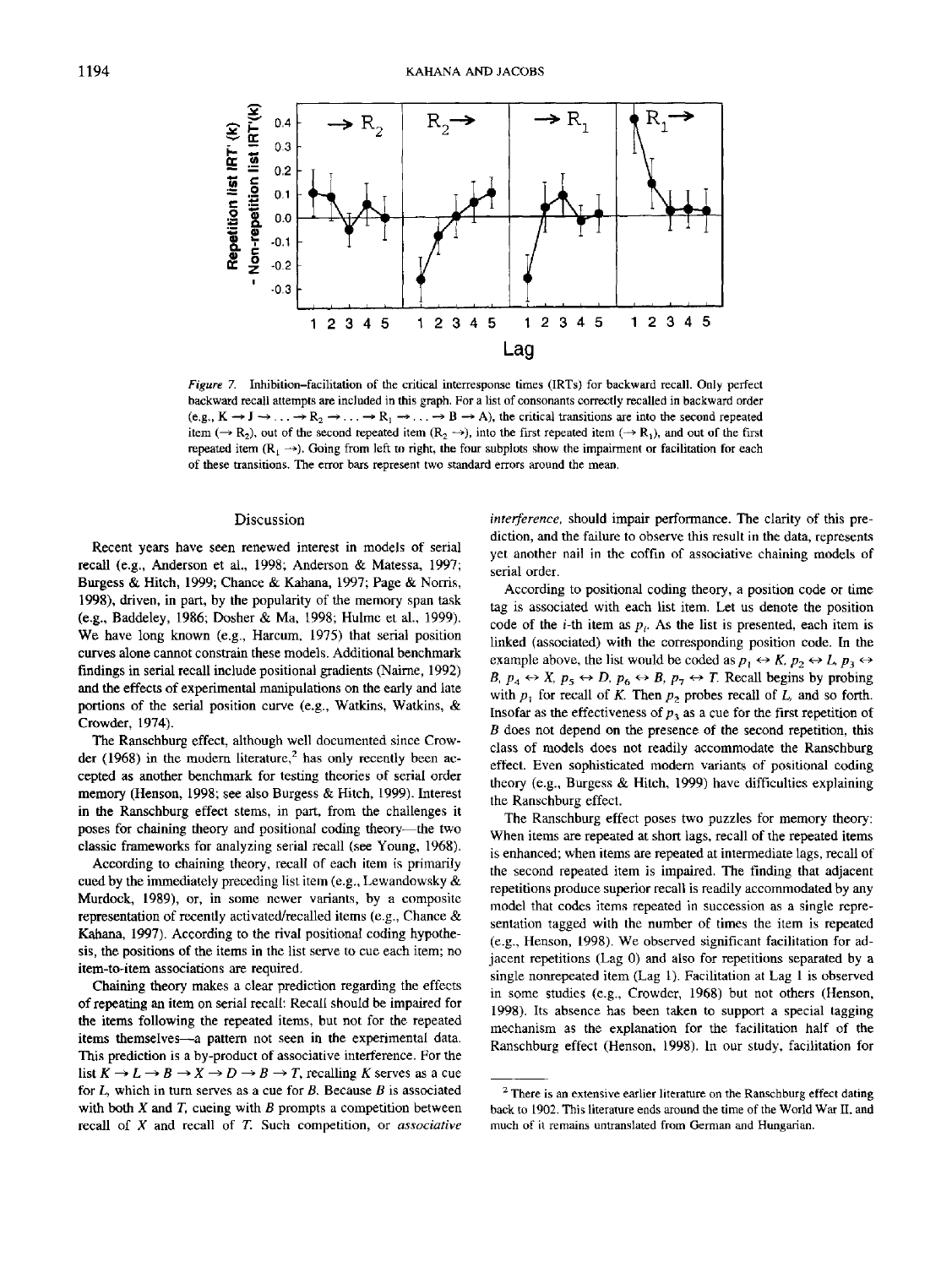Lag 1 was large and could be seen both in participants' IRTs into *R2* and in our trials-to-criterion measure. One possible interpretation is that sequences of the form  $R_1XR_2$  are readily coded as a single "chunk," with fast IRTs going from  $R_1$  to  $X$  and from  $X$  to  $R_2$ . Consistent with this interpretation, IRTs out of  $R_2$  are significantly slowed at Lag 1 (see Figure 6).

To explain the impairment associated with spaced repetitions, researchers have proposed two alternative accounts. According to the response-inhibition account (Jahnke, 1969a), recalled items are temporarily inhibited. This type of mechanism is used by current mathematical and neural network models to prevent the model from repeatedly recalling items that have already been recalled (e.g., Burgess & Hitch, 1999; Lewandowsky & Murdock, 1989; Raaijmakers & Shiffrin, 1980).

The backward test used in the study reported in this article was designed to test this response inhibition account. If recalled items are inhibited, then the Ranschburg effect should flip from the second repeated element to the first repeated element on a backward test. This predicted reversal was not observed.

Greene (1991) suggested that a guessing strategy might account for the Ranschburg impairment. Many Ranschburg experiments use lists consisting of 8 to 10 digits. With a list of 10 digits, the participant knows exactly which elements are on the list. The task, then, is to learn the positions of those elements. For lists of 8 or 9 digits there is very little uncertainty over the set of items in the list—the main uncertainty is over the assignment of items to serial positions.<sup>3</sup>

Suppose that participants tend to guess when they are uncertain of the correct response. These guesses are more frequent as performance declines toward the end of the list. Because the set of items is pretty much known, and only a single element is repeated, it makes sense to guess an item from the set that was not already recalled. This benefits performance for all of the nonrepeated items. Because the second repeated item is usually near the end of the list, where poor memory performance encourages guessing, recall of that element shows greatest impairment relative to the control list. Greene (1991) tested this guessing hypothesis by either encouraging participants to guess liberally or instructing them not to guess at all. When encouraged to guess liberally, the impairment side of the Ranschburg effect was enhanced; when guessing was strongly discouraged, the impairment side of the Ranschburg effect was eliminated.

In the present study it is unlikely that guessing strategies contributed significantly to the Ranschburg effect. By using lists drawn at random from a set of 20 consonants, participants were faced with considerable uncertainty over which consonants would appear in a given list. Suppose, for example, that participants correctly recalled the first 7 items of a 10-item list without repetitions. If that list consisted of digits, then guessing the remaining nonrecalled digits would yield an average of one correct response (of 3). With lists sampled from the 20 consonants, the same strategy would yield far poorer results—average recall would be boosted by less than one fourth of a correct response.

# Conclusions

This study examined the effects of intraserial repetition on learning rates and perfect trial IRTs in serial recall. We used the analysis of IRTs and learning rates in an attempt to significantly

generalize the Ranschburg effect, an effect that had only been previously documented in experiments that measure accuracy for single-trial recall of short lists. In particular, we hypothesized that IRTs might reveal an effect of associative interference, originally reported by Wickelgren (1965, 1966) using response accuracy, but not replicated in subsequent studies. This hypothesis was motivated by findings that RT can reveal interference effects that are not detected by accuracy measures (e.g., Kahana, 1999; Sanders, Whitaker, & Cofer, 1974; Waugh, 1970). In our data, IRTs revealed no significant inhibition related to associative interference. Instead, IRTs demonstrated slowed recall of the second repeated item at long lags and fast recall of the second repeated item at short lags. This basic pattern mimics the finding of facilitation and inhibition seen in accuracy data: At short lags, the repeated items are more likely to be recalled, and at long lags the repeated items are less likely to be recalled.

In analyzing serial learning of supraspan (11-13 item) lists, we generalized the Ranschburg effect to a learning measure: the number of trials participants required to reach a criterion of three successive errorless recalls. Again, we observed facilitation at short lags and impairment at intermediate lags (see Figure 5). We also show that the Ranschburg effect, previously documented with accuracy data, has an analogue in IRT data. The feature of the Ranschburg effect that has attracted the most interest is the reduced probability of participants recalling the second repeated item when repetitions are spaced. This result is often explained in terms of participants' tendency to not "guess" already recalled items, or to inhibit them. These explanations are unlikely accounts of the trials-to-criterion Ranschburg effect or the IRT-Ranschburg effect.

In summary, we obtained a pattern of results quite similar to the Ranschburg effect both for trials-to-criterion and participants' IRTs at the point of list mastery. Whereas the Ranschburg effect was thought to be a questionable result in the 1970s [Murdock, 1974, referred to it as "the Ranschburg (non) Effect," p. 297], this and other recent work (e.g., Henson, 1998) show that the phenomenon is a benchmark of serial recall, and thus, models of serial order memory should be evaluated, in part, on their ability to explain this pattern of results.

<sup>3</sup> In some studies using consonants as list items (e.g., Crowder, 1968), all of the items were sampled from a fixed set of 12 consonants.

#### References

- Anderson, J. R. (1981). Interference: The relationship between response latency and response accuracy. *Journal of Experimental Psychology: Human Learning and Memory, 7,* 326-343.
- Anderson, J. R., Bothell, D., Lebiere, C, & Matessa, M. (1998). An integrated theory of list memory. *Journal of Memory and Language, 38,* 341-380.
- Anderson, J. R., & Matessa, M. (1997). A production system theory of serial memory. *Psychological Review, 104,* 728-748.
- Baddeley, A. D. (1986). *Working memory.* Oxford, England: Clarendon Press.
- Burgess, N., & Hitch, G. J. (1999). Memory for serial order: A network model of the phonological loop and its timing. *Psychological Review, 106,* 551-581.
- Chance, F. S., & Kahana, M. J. (1997). Testing the role of associative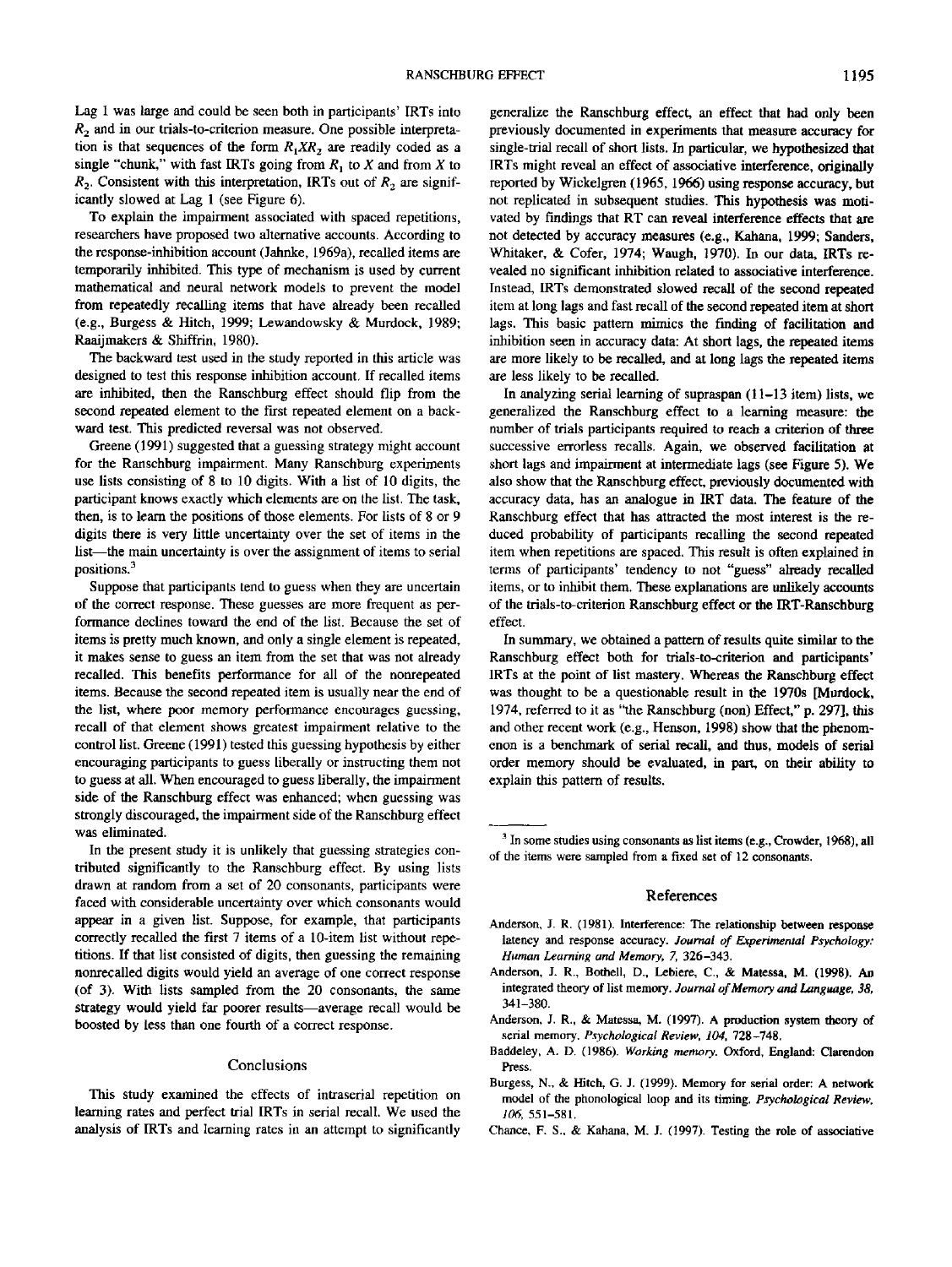interference and compound cues in sequence memory. In J. Bower (Ed.), *Computational neuroscience: Trends in research* (pp. 599-603). New York: Plenum Press.

- Crowder, R. G. (1968). Intraserial repetition effects in immediate memory. *Journal of Verbal Learning and Verbal Behavior, 7,* 446-451.
- Crowder, R. G., & Melton, A. W. (1965). The Ranschburg phenomenon: Failures of immediate recall correlated with repetition of elements within a stimulus. *Psychonomic Science, 2,* 295-296.
- Dosher, B. A., & Ma, J. J. (1998). Output loss or rehearsal loop? Outputtime versus pronunciation-time limits in immediate recall for forgettingmatched materials. *Journal of Experimental Psychology: Learning, Memory, and Cognition, 24,* 316-335.
- Greene, R. L. (1991). The Ranschburg effect: The role of guessing strategies. *Memory & Cognition, 19,* 313-317-
- Harcum, E. R. (1975). *Serial learning and paralearning: Control processes in serial acquisition.* New York: Wiley.
- Henson, R. (1998). Item repetition in short-term memory: Ranschburg repeated. *Journal of Experimental Psychology: Learning, Memory, and Cognition, 24,* 1162-1181.
- Henson, R., Norris, D., Page, M., & Baddeley, A. (1996). Unchained memory: Error patterns rule out chaining models of immediate serial recall. *The Quarterly Journal of Experimental Psychology, 49A.* 80- 115.
- Hinrichs, J. V., Mewaldt, S. P., & Redding, J. (1973). The Ranschburg effect: Repetition and guessing factors in short-term memory. *Journal of Verbal Learning and Verbal Behavior, 12,* 64-75,
- Hulme, C, Newton, P., Cowan, N., Stuart, G., *&* Brown, G. (1999). Think before you speak: Pauses, memory search, and trace redintegration processes in verbal memory span. *Journal of Experimental Psychology: Learning, Memory, and Cognition, 25,* 447-463.
- Jahnke, J. C. (1969a). Output interference and the Ranschburg effect. *Journal of Verbal Learning and Verbal Behavior, 8,* 614-621.
- Jahnke, J. C. (1969b). The Ranschburg effect. *Psychological Review, 76,* 592-605.
- Jahnke, J. C. (1970). Probed recall of strings that contain repeated elements, *Journal of Verbal Learning and Verbal Behavior, 9,* 450-455.
- Jahnke, J. C. (1972). The effects of intraserial and interserial repetition on recall. *Journal of Verbal Learning and Verbal Behavior, II,* 706-716.
- Jahnke, J. C. (1974). Restrictions on the Ranschburg effect. *Journal of Experimental Psychology, 103,* 183-185.
- Kahana, M. J. (1996). Associative retrieval processes in free recall. *Memory & Cognition, 24,* 103-109.
- Kahana, M. J. (1999). *Associative symmetry and memory theory.* Manuscript submitted for publication.
- Kahana, M. J., & Loftus, G. (1999). Response time versus accuracy in human memory. In R. J. Sternberg (Ed.), *The nature of cognition* (pp. 322-384). Cambridge, MA: MIT Press.
- Keppel, G., Postman, L., *&* Zavortnik, B. (1968). Studies of learning to learn: VIII. The influence of massive amounts of training upon the learning and retention of paired-associate lists. *Journal of Verbal Learning and Verbal Behavior. 7,* 790-796.
- Klahr, D., Chase, W. G., & Lovelace, E. A. (1983). Structure and process in alphabetic retrieval. *Journal of Experimental Psychology: Learning, Memory, and Cognition, 9,* 462-477.
- Kleinknecht, H. (1906). The interference of optical stimuli. *Harvard Psychological Studies, 2,* 299-308.
- Lewandowsky, S., & Murdock, B. B. (1989). Memory for serial order. *Psychological Review, 96,* 25-57.
- Li, S., & Lewandowsky, S. (1995). Forward and backward recall: Different retrieval processes. *Journal of Experimental Psychology: Learning, Memory, and Cognition, 21,* 837-847.
- Madigan, S. (1971). Modality and recall order interactions in short-term memory for serial order. *Journal of Experimental Psychology, 87,* 294- 296.
- Mewaldt, S. P., & Hinrichs, J. V. (1973). The Ranschburg effect: Stimulus variables and scoring criterion. *Memory & Cognition, I,* 177-182.
- Murdock, B. B. (1974). *Human memory: Theory and data.* Potomac, MD: Erlbaum.
- Murdock, B. B., & Okada, R. (1970). Interresponse times in single-trial free recall. *Journal of Verbal Learning and Verbal Behavior, 86,* 263- 267.
- Nairne, J. S. (1992). The loss of positional certainty in long-term memory. *Psychological Science, 3,* 199-202.
- Nobel, P. A. (1996). *Retrieval processes in recognition and cued recall.* Unpublished doctoral dissertation, Indiana University.
- Page, M- P. A., & Norris, D. (1998). The primacy model: A new model of immediate serial recall. *Psychological Review, 105,* 761-781.
- Patterson, K. E., Meltzer, R. H., & Mandler, G. (1971). Inter-response times in categorized free recall. *Journal of Verbal Learning and Verbal Behavior, 10,* 417-426.
- Pollio, H. R., *&* Gerow, J. R. (1968). The role of rules in recall. *American Journal of Psychology, 81,* 303-313.
- Pollio, H. R., Richards, S., & Lucas, R. (1969). Temporal properties of category recall. *Journal of Verbal Learning and Verbal Behavior, 8,* 529-536.
- Raaijmakers, J. G. W., & Shiffrin, R. M. (1980). SAM: A theory of probabilistic search of associative memory. In G. H. Bower (Ed.), *The psychology of learning and motivation: Advances in research and theory* (Vol. 14, pp. 207-262). New York: Academic Press.
- Ranschburg, P. (1902). Uber hemmung gleichzeitiger reizwirkungen. *Zeitschrift fiir Psychologic und Physiologic der Sinnesorgane [On inhibition of simultaneous stimulus effects], 30,* 39-86.
- Rohrer, D. (1996). On the relative and absolute strength of a memory trace. *Memory & Cognition, 24,* 188-201.
- Rohrer, D., & Wixted, J. T, (1994). An analysis of latency and interresponse time in free recall. *Memory &. Cognition, 22,* 511-524.
- Sanders, A. F., Whitaker, L., & Cofer, C. N. (1974). Evidence for retroactive interference in recognition from reaction time. *Journal of Experimental Psychology, 102,* 1126-1129.
- Scharroo, J., Leeuwenberg, E., Stalmeier, P. F. M., & Vos, P. G. (1994). Alphabetic search: Comment on Klahr, Chase, and Lovelace (1983). *Journal of Experimental Psychology: Learning, Memory, and Cognition. 20,* 234-244.
- Sternberg, S. (1966). High-speed scanning in human memory. *Science, 153,* 652-654.
- Sternberg, S. (1969). Memory-scanning: Mental processes revealed by reaction-time experiments. *American Scientist, 57,* 421-457.
- Suppes, P., Grown, G., & Schlag-Rey, M. (1966). A model for response latency in paired-associate learning. *Journal of Mathematical Psychology, 3,* 99-128.
- Terrace, H. S. (in press). The comparative psychology of serially organized behavior. In S. Fountain, J. H. Danks, & M. K. McBeth (Eds.), *Biomedical implications of model systems of complex cognitive capacities.* New York: Sage.
- Walsh, M. F., & Schwartz, M. (1977). The Ranschburg effect: Tests of the guessing-bias and proactive interference hypotheses. *Journal of Verbal Learning and Verbal Behavior, 16,* 55-68.
- Watkins, M. J., Watkins, O. C, & Crowder, R. G. (1974). The modality effect in free and serial recall as a function of phonological similarity. *Journal of Verbal Learning and Verbal Behavior, 13,* 430-447.
- Waugh, N. C. (1970). Associative symmetry and recall latencies: A distinction between learning and performance. *Acta Psychologica, 33,* 326-337.
- Wickelgren, W. A. (1965). Short-term memory for repeated and nonrepeated items. *Quarterly Journal of Experimental Psychology. 17,* 14-25.
- Wickelgren, W. A. (1966). Associative intrusions in short-term recall. *Journal of Experimental Psychology, 72,* 853-858.